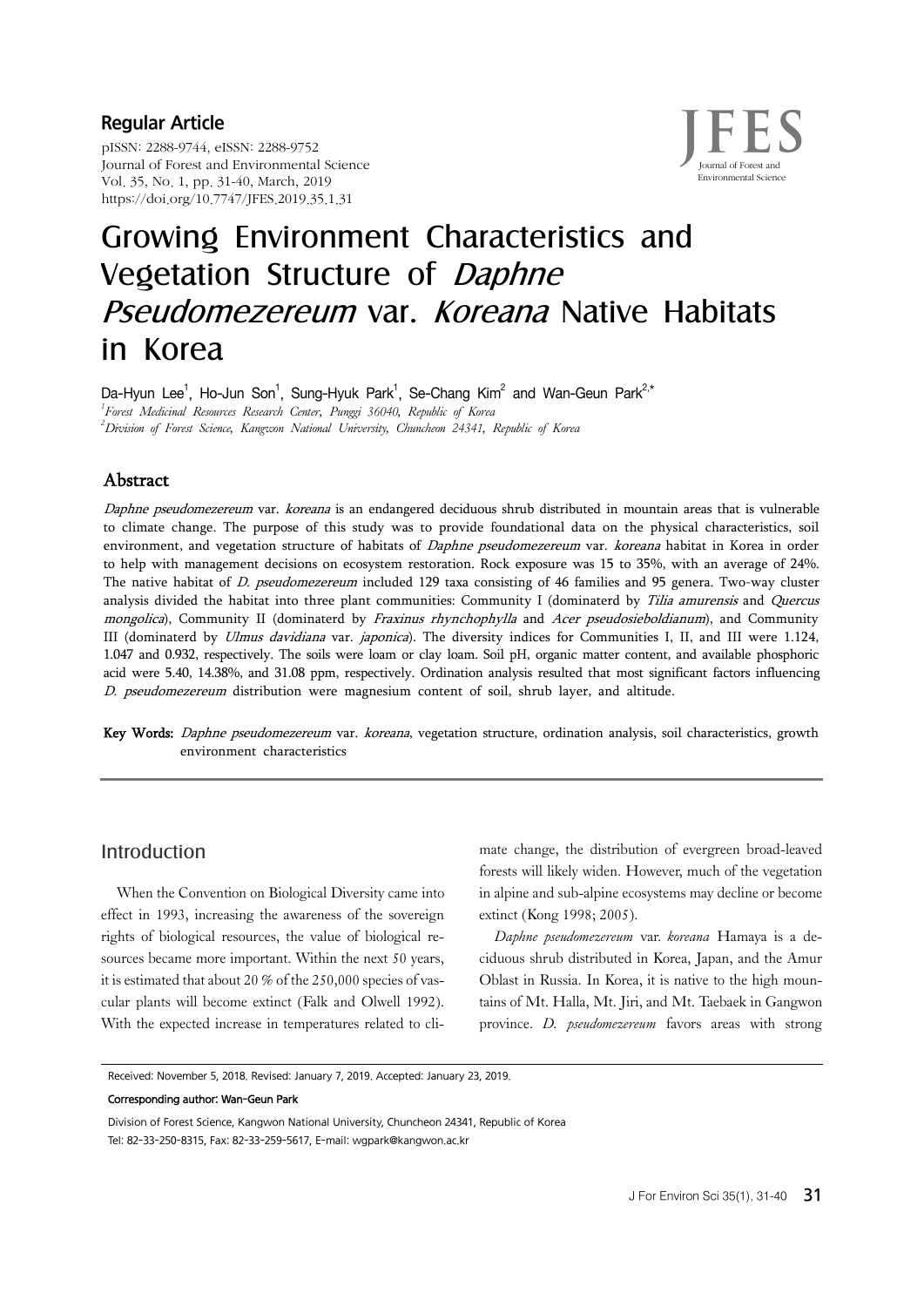shade and well-drained soils that are rich in humus and moderately moist, but it is also able to withstand cold and dry conditions (Lee 1992). It grows rarely on the ridgelines, top, and limestone areas (Gyeongbuk and Gangwon provinces) of mountainous sub-alpine areas. Unlike plants that are distributed in Japan [var. koreana (Nakai) Hamaya], *D. pseudomezereum* var. *koreana* leaves fall in autumn (Kim and Kim 2011). *D. pseudomezereum* has been designated as an endangered species by the Korea Forest Service and is described as a crisis plant, which is not an emergency but may be an endangered species in the near future (Korea National Arboretum 2013).

*D. pseudomezereum* has been relatively well studied. Jeong Eun-hee (2003) described the systematic relationship between external and internal forms and the anatomical traits and taxa of each species of *Daphne* spp. in Korea. Lee (2017) investigated the genome sequence of D. genkwa through the systematic study of *Daphne* spp. and *Wikistroemia* spp. Although these morphological and genetic studies have helped us understand more about the biology of *D. pseudomezereum*, there is a need to investigate the its growth environment in its native habitat.

Therefore, in this study, we investigated the physical characteristics, soil environment, and vegetation structure of native habitat of the *D. pseudomezereum*, which is distributed in the high mountains of Gangwondo region. These data will help with, restoration efforts.

# Materials and Methods

## Study sites and habitat survey

We installed eleven  $20 \times 20$  m plots in five habitat areas on the Korea : four in Jeongseon, two in Pyeongchang, two in Taebaek, two in Gangneung, and one in Samcheok. We measured geographic information using GPS (Garmin, Montana 650) and Suunto Clino Compass (Fig. 1). The vegetation survey was conducted on all vascular plants that appeared in the quadrangle, and plant identification was made according to by Lee (1980) and Kim et al. (2011). Plant specimens from the vegetation survey were collected, and specimens were prepared using the calcite samples and the FAA solution. The plant specimens were stored in the Forest Medicinal Resources Research Center of the National Institute of Forestry Science.

We conducted site surveys from August 2015 to March 2017, covering the leafing, flowering, and fruiting periods. We performed vegetation structure surveys using the Braun-Blanquet method (Braun-Blanquet 1964; Zurich-Montpellier School). Vegetation surveys were conducted on all vascular plants that appeared in the quadrangle. Plant specimens were collected and stored formaldehyde-acetic acid alcohol solution. The plant specimens were preserved in the National Institute of Forestry Science.

All plant species observed within the plots were recorded *in situ* and classified according to Engler's system (Melchior 1964). For plant taxonomy, we used the illustrated encyclopedias of plants by Lee (1980a; 2003b) and Kim et al. (2011), and the plants identified were classified according to the catalogs established by Kim (2017) for native plants and Lee et al. (2011) for naturalized plants. Scientific and common names were taken from the Korean Plant Name Index (Korea National Standard Arboretum and the Plant Taxonomic Society of Korea, 2013), and the collected samples and image data were stored in the sample room of the Forest Medicinal Resources Research Center of the National Institute of Forestry Science.

The plant species found within each plot were classified



Fig. 1. Map of sites of *Daphne pseudomezereum* var. *koreana.*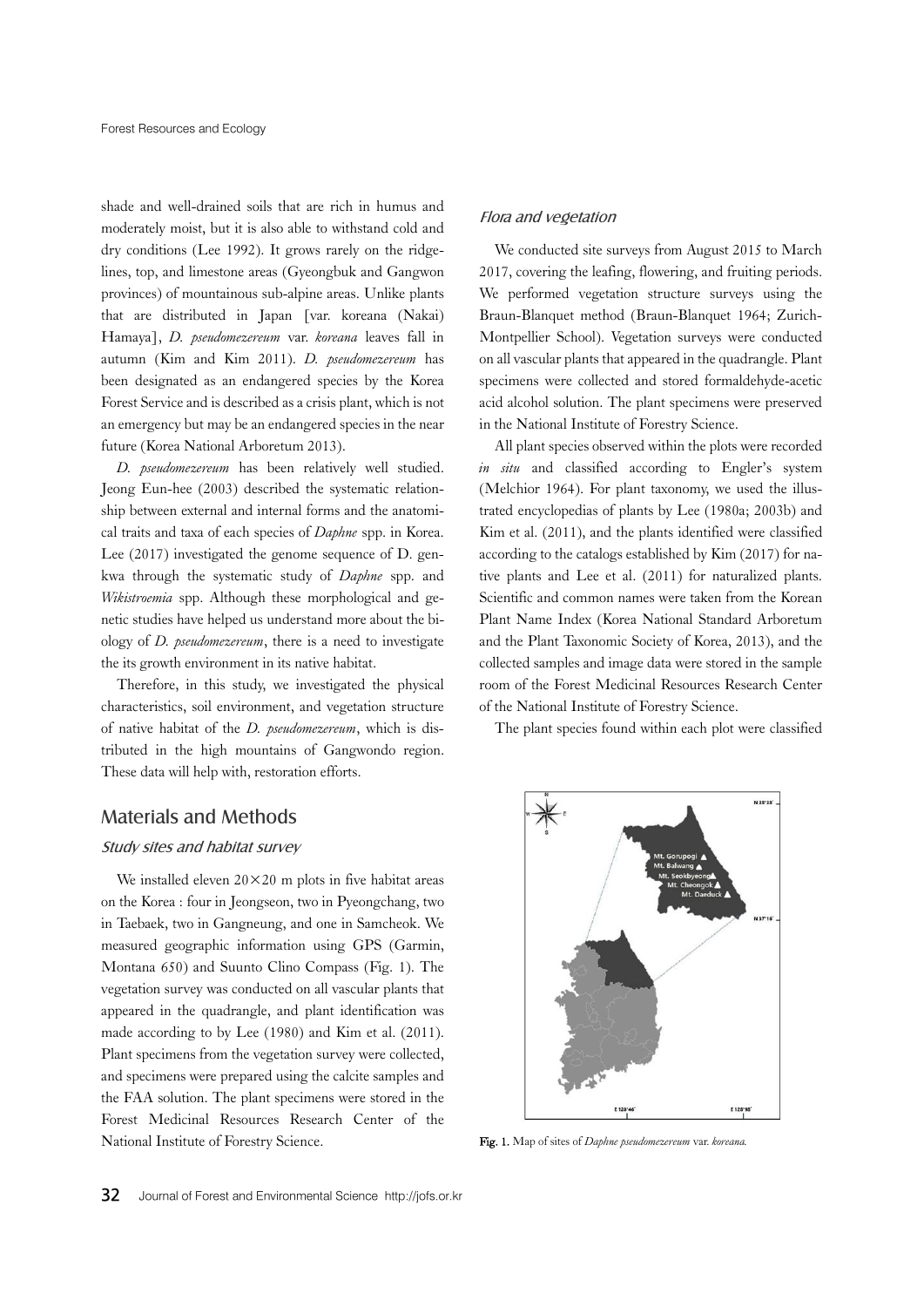as belonging to the tree layer (height  $\geq$ 8 m), subtree layer (2 to 8 m), shrub layer (0.8 to 2 m), or herb layer ( $\leq$  0.8 m), and their relative frequency, density and coverage were calculated. These calculations were used to determine the importance percentage (IP) of each species, which represents the importance value proposed by Curtis and McIntosh (1951), to compare the inter-species dominance within each plot. The mean importance percentage was derived by assigning weight to each layer. Diversity and evenness of species of each layer were determined using the Shannon-Weaver Diversity Index  $(H')$ . The maximum  $H'$ , evenness  $(J')$  and dominance  $(D)$  were obtained using the equations  $H'$ max= $\log S$  (S denotes the total number of species),  $\mathbf{I}' = \mathbf{H}'/\mathbf{H}'$  max and  $\mathbf{D} = 1 - \mathbf{I}'$  (Pielou 1975). Additionally, similarity indices at the community level were calculated using the similarity index formula of Sorensen (1948). We used two-way cluster analysis and detrended correspondence analysis (DCA) to determine similarities and differences among the vegetation structures of different habitats, thereby applying the weights of all clusters identified in the study sites. The 24 species with the highest emergence frequencies in *D. pseudomezereum* habitats were subjected to DCA. Additionally, we analyzed the relationships between the community characteristics, species, and environmental factors, such as habitat and soil characteristics, using Principal Component Analysis (PCA) ordination. These analysis were performed using PC-ORD v. 5.17 (McCune & Mefford 2006).

#### *Lee* et al.

#### Soil characteristic

We extracted three soil samples per plot at 10-20 cm depths after removing the organic matter layer. We then analyzed the chemical composition of the soil using the pipet method according to the U.S. Department of Agriculture classification system. We quantified the content of organic matter with the Walkley-Black method, available phosphate with the Lancaster method, total nitrogen with the Kjeldahl method, and exchangeable cations using inductively coupled plasma analysis with a 1N-NH4OAc (pH 7.0) leaching method. The cation exchange capacity was calculated with the NH4-N Kjeldahl distillation technique by leaching soil samples with 1N-NH4OAc solution buffered at pH 7.0. Electrical conductivity and pH of the diluted 1:5 soil samples were measured with an electrical conductively meter (HANNA, HI 98331) and a pH meter (HANNA, HI 99121).

# Results and Discussion

#### Growth environment characteristic

*D. pseudomezereum* was distributed at relatively high altitudes in the range of 782 to 1,448 m above sea level, approximately 1,000 m on average. The slopes ranged from 10 to 40 degrees with an average of 24 degrees. Mean rock exposure rate was 24%, ranging from 15% to 35A%. The mean height of the upper stand was 12.7 m, and the mean diameter at breast height was 20.4 cm. Most areas with *D. pseudomezereum* are places where human access is difficult (Table 1). In

Table 1. General description of physical and vegetation of the studied site

|                      | Plot No.              |        | 2     | 3                        | 4           |        | -6                       |        | 8           | 9      | 10    | 11     |
|----------------------|-----------------------|--------|-------|--------------------------|-------------|--------|--------------------------|--------|-------------|--------|-------|--------|
| Aspect               |                       | SW230  | NE30  | <b>NW300</b>             | <b>NE75</b> | W270   | NW330                    | NE30   | <b>NE60</b> | SW210  | NE40  | SW230  |
| Slope $(^\circ)$     |                       | 23     | 43    | 18                       | 38          | 15     | 15                       | 10     | 34          | 20     | 40    | 10     |
| Rock exposure $(\%)$ |                       | 35     | 28    | 45                       | 55          | 30     | 40                       | 45     | 50          | 30     | 30    | 35     |
| Topography           |                       | Vallev | Slope | Slope                    | Vallev      | Valley | Slope                    | Valley | Vallev      | Valley | Slope | Valley |
| Altitude (m)         |                       | 978    | 1,051 | 1,448                    | 1,000       | 1,090  | 1,437                    | 782    | 950         | 954    | 1,000 | 1,108  |
| Tree laver           | $H^1(m)$              | 14.5   | 13.2  | $\overline{\phantom{a}}$ | 12.5        | 13.5   | $\overline{\phantom{0}}$ | 10     | 13          | 12     | 13.2  | 13     |
|                      | DBH <sup>1</sup> (cm) | 26.5   | 24.1  | $\overline{\phantom{a}}$ | 21.1        | 20.7   | $\overline{\phantom{0}}$ | 14.8   | 15.3        | 14.8   | 22.4  | 23.8   |
| Shrub layer $H^1(m)$ |                       | 1.5    | 1.7   | 1.5                      | 1.4         | 1.2    | 1.3                      |        | 1.4         | 1.3    | 1.5   | 1.5    |
|                      | DBH <sup>T</sup> (cm) | 1.5    | 1.5   | 1.7                      | 1.5         | 1.5    | 1.5                      |        |             |        | 1.5   | 1.5    |

<sup>1</sup>H, hegiht; DBH, diameter at breast height.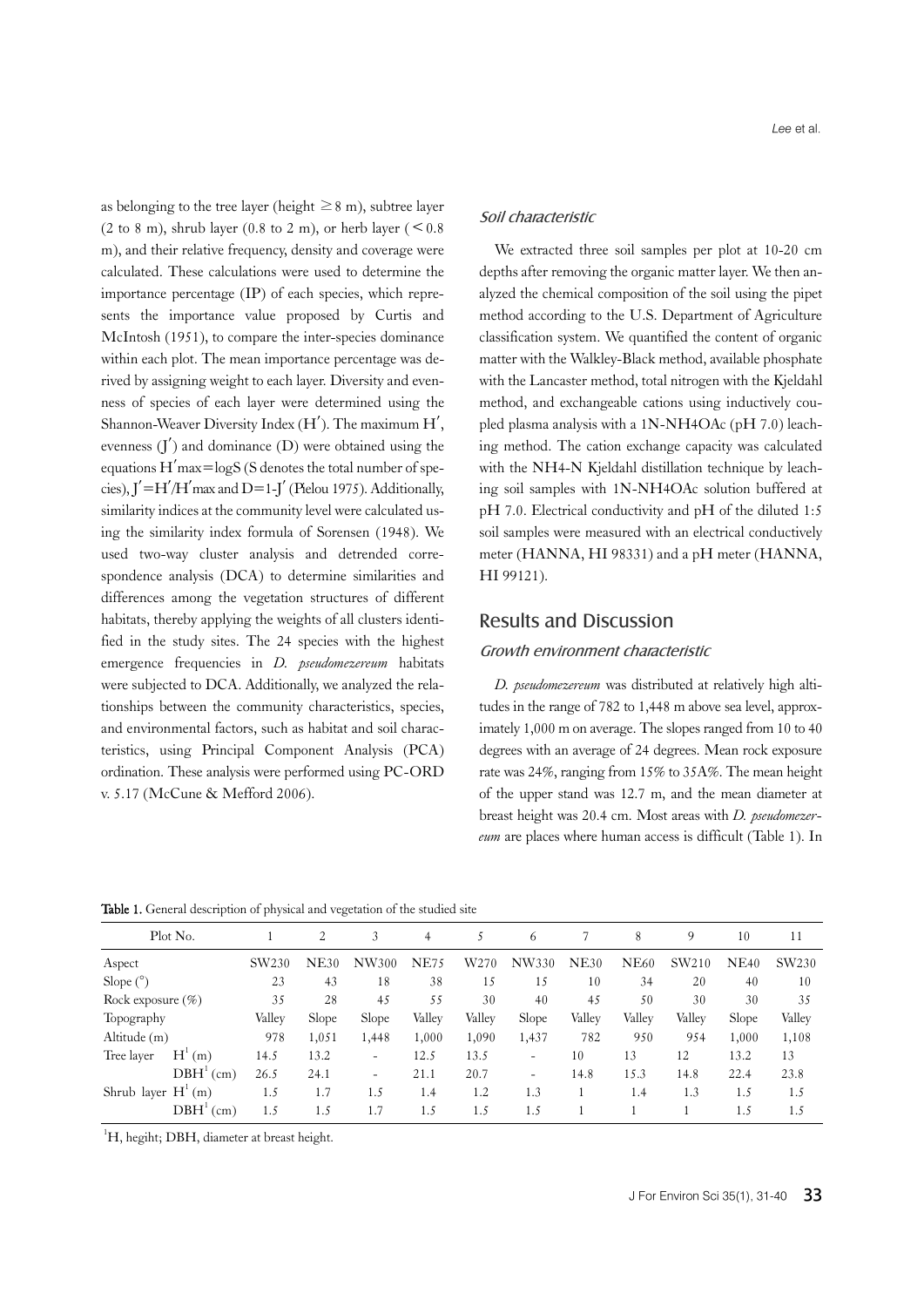case of Mt. Balwang in Pyeongchang, the *D. pseudomezereum* habitats were located at the top of the mountain. Most of the small communities were on northeast and northwest facing slopes. Most *D. pseudomezereum* habitats were located around the hilly climbing routes and wet rocky areas along mountain ridges.

#### Vegetation structure

The DCA of the 24 species with the highest emergence frequencies in *D. pseudomezereum* habitats devided three community types (Fig. 2). Community I was dominated by *Tilia amurensis* and *Quercus mongolica*, consisting of five irradiated areas, and also included *Acer pseudosieboldianum*, *Carpinus cordata*, *A. pictum* subsp. *Mono*. Community II was dominated by *F. rhynchophylla* and *A. pseudosieboldianum* and also included *T. amurensis*, and *Cornus controversa*. Community III was dominated by *U. davidiana* var. *japonica*. Communities I and II appeared mainly in the valleys (maximum heights of 1,018 and 904 m, respectively), and Community III appeared on the slopes near the tops of mountains (maximum heights of 1,331 m).

#### Flora of each community type

The native habitat of *D. pseudomezereum* included 46 families, 95 genera, and 129 species (Table 2). Rare plants included *Taxus cuspidata*, *Aristolochia manshuriensis*, *Paeonia japonica*, *Viola diamantiaca*, *Syringa wolfii*, *Parasenecio auriculatus*, *Cypripedium macranthos*. The endemic plants were *Aconitum pseudolaeve*, *Vicia chosenensis*, *Peucedanum insolens*, *Lonicera subsessilis*, *Weigela subsessilis*, *Saussurea calcicola*, and *Saussurea chabyoungsanica*.

Community I, which included five plots, had the highest number of taxa (41 families, 73 genera, 92 species), followed by Community II (31 families, 52 genera, 63 species), and Community III (30 families, 52 genera, 62 species).

#### Importance percentage

The IPs of the plants in each vegetation layer revealed which species dominated the habitat of *D. pseudomezereum*. In the entire survey area, the dominant species of the tree layer was *T. amurensis* (IP: 22.29%), *Q. mongolica* (IP: 19.11%), and *F. rhynchophylla* (IP: 15.56%) was the dominant species, followed by three competing species: *A. pseu-*



Fig. 2. Dendrogram of the plots and species based on cluster analysis.

34 Journal of Forest and Environmental Science http://jofs.or.kr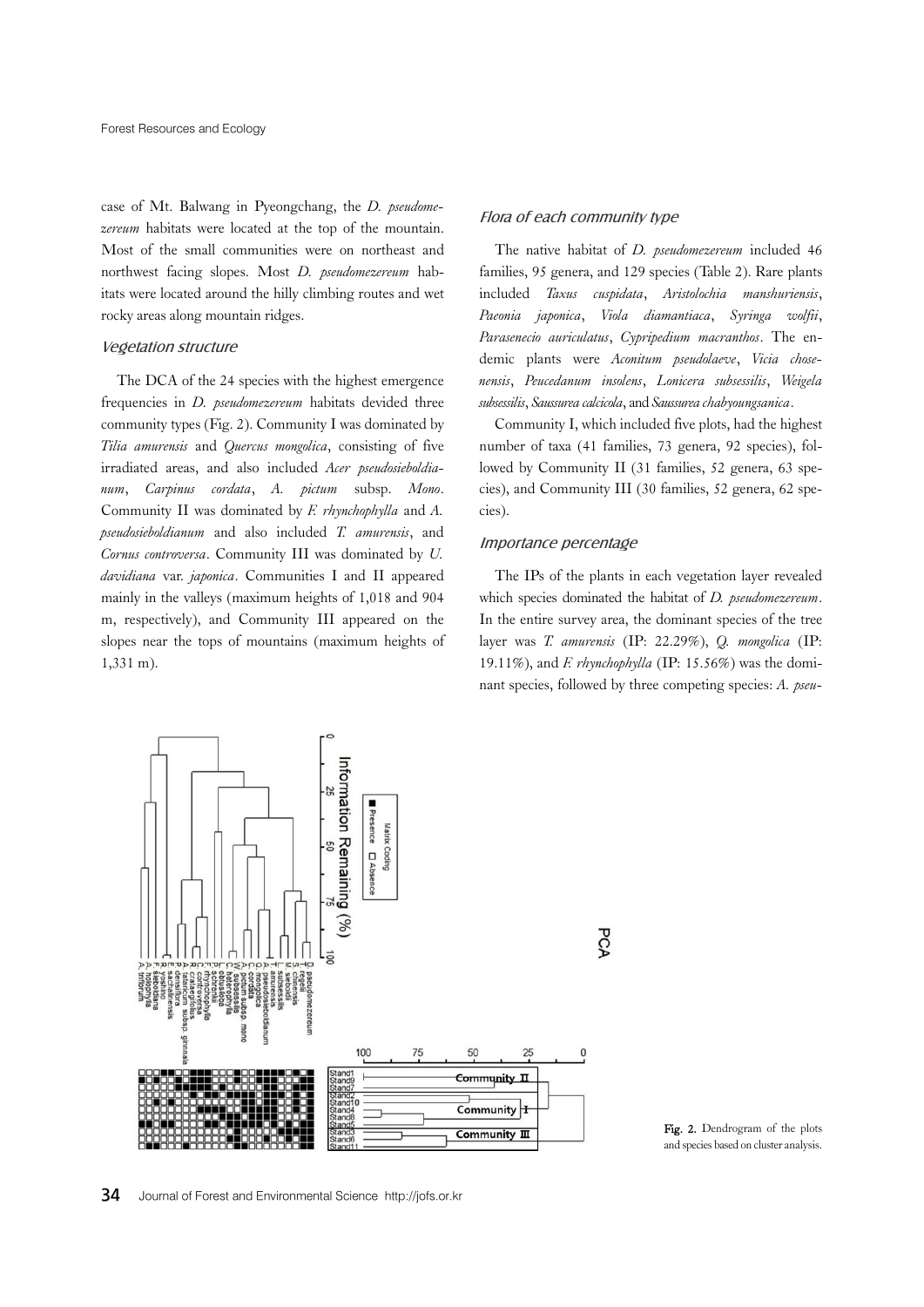|                            | System/Taxa    | Family | Genus | <b>Species</b> | <b>Subspecies</b> | Variety | Form | Total |
|----------------------------|----------------|--------|-------|----------------|-------------------|---------|------|-------|
| Pteridophyta               |                |        | ∠     | 2              |                   |         |      |       |
| Gymnosperms                |                | 2      | 3     | 3              |                   |         |      |       |
| Angiosperms                | Monocotyledons |        | 10    | 15             |                   |         |      | 15    |
|                            | Dicotyledons   | 38     | 80    | 109            |                   |         |      | 109   |
| Total                      |                | 46     | 95    | 129            |                   |         |      | 129   |
| Community $I^1$            |                | 41     | 73    | 92             |                   |         |      | 92    |
| Community $II1$            |                | 31     | 52    | 63             |                   |         |      | 63    |
| Community III <sup>1</sup> |                | 30     | 52    | 62             |                   |         |      | 62    |

Table 2. Vascular plants of *Daphne pseudomezereum* var. *koreana* native habitats

1 Community I, *Tilia amurensis-Quercus mongolica*; Community II, *Fraxinus rhynchophylla-Acer pseudosieboldianum*; Community III, *Ulmus davidiana* var. *japonica*.

*dosieboldianum* (IP: 20.41%), *Fraxinus sieboldiana* (IP: 15.37%), and *T. amurensis* (IP: 9.49%). The dominant species in the shrub layer was *D. pseudomezereum* (IP: 11.23%), followed by *W. subsessilis* (IP: 6.81%) and *Lindera obtusiloba* (IP: 3.56%). The dominant species of the herb layer was *Carex siderosticta* (IP: 5.76%), followed by *Artemisia stolonifera* (IP: 4.00%) and *Rubia akane* (IP: 4.00%).

Table 3 presents the importance percentage (IP) of the plants of each vegetation layer identified in each community within the *D. pseudomezereum* habitat areas.

In Community I, the dominant species of the tree layer was *T. amurensis* (IP: 27.62%), and *Q. mongolica* (IP: 20.32%) was the dominant species in the subtree layer, followed by three competing species: *A. pseudosieboldianum* (IP: 17.25%), *Carpinus cordata* (IP: 16.44%), and *Aristolochia manshuriensis* (IP: 13.73%). The dominant species in the shrub layer was *D. pseudomezereum* (IP: 9.26%), followed by *F. rhynchophylla* (IP: 6.38%), *L. obtusiloba* (IP: 5.31%), *A. pseudosieboldianum* (IP: 5.17%). The dominant species of the herb layer was *C. siderosticta* (IP: 7.53%), followed by *A. stolonifera* (IP: 2.29%) and *R. akane* (IP: 5.59%).

In Community II, the dominant species of the tree layer was *F. rhynchophylla* (IP: 29.73%), followed by *Q. mongolica* (IP: 20.90%). The dominant species of the subtree layer was *A. pseudosieboldianum* (IP: 44.68%), with *F. sieboldiana* (IP: 21.32%), *T. amurensis* (IP: 20.12%) and *Acer tataricum* subsp. *Ginnala* (IP: 13.87%) closely competing with it. In the shrub layer, *A. pseudosieboldianum* (IP: 12.59%) was dominant, and *D. pseudomezereum* (IP:

11.94%), *C. controversa* (IP: 7.96%) were also observed. In the herb layer, *A. stolonifera* (IP: 7.87%) was dominant.

In Community III, the dominant species of the tree layer was *Ulmus davidiana* (IP: 74.89%) and *Abies holophylla*  (IP: 25.11%) were also observed. *F. sieboldiana* (IP: 23.95%) was dominant in the subtree layer, followed by *Acer tataricum* subsp. *Ginnala* (IP: 18.45%) and *Magnolia sieboldii* (IP: 14.62%). In the shrub layer, *D. pseudomezereum* (IP: 15.63%) was dominant, while *W. subsessilis*  (IP: 14.44%) and *L. obtusiloba* (IP: 5.61%) were also observed. In the herb layer, *Cimicifuga dahurica* (IP: 8.19%) was dominant, followed by *R. akane* (IP: 17.87%) and *C. siderosticta* (IP: 5.25).

*Quercus mongolica* and Pinus densiflora were dominant in Community I and II. Community III differed from I and II, with *A. pseudosieboldianum* and *F. rhynchophylla* as dominant in the trees. In the subtree layer, the dominant species were *F. sieboldiana* and *A. pseudosieboldianum*. In the shrub layer, the three communities had different dominant species. Community I was dominated by the *Carpinus cordata*, a major species common to mature forests. *D. pseudomezereum* was also dominant, suggesting that it is able to photosynthesize in the lower light conditions of the understory by increasing the distribution of nitrogen to chlorophyll (Kitaoka and Koike 2005). *D. pseudomezereum* is considered to be closely related to climax deciduous broad-leaved forests in Korea. In summary, *D. pseudomezereum* grows in close association with other plant species, and it formed large populations in the regions with minimal human disturbance that we sampled.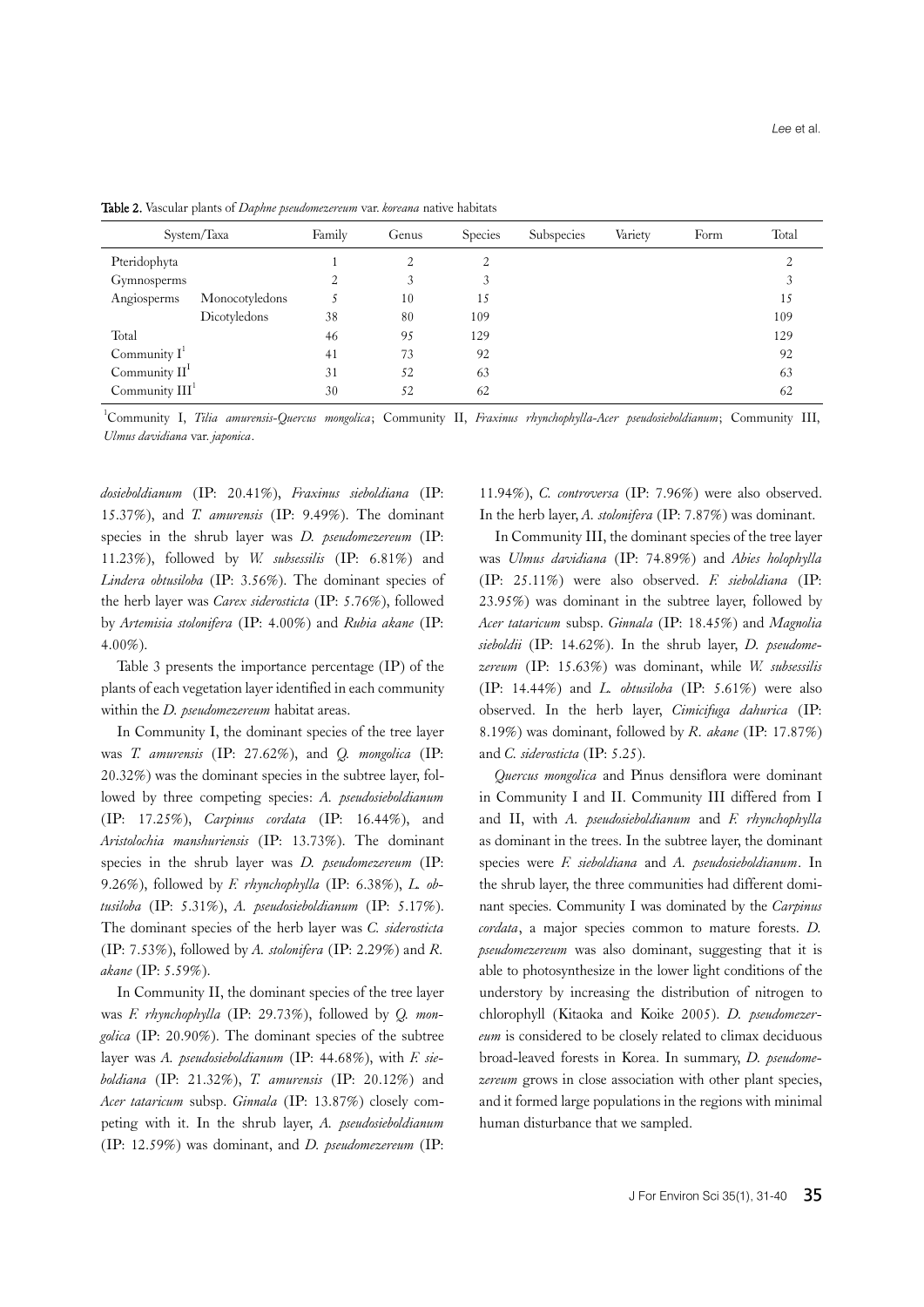|                |                                       |                |                  | Total community |      |       |           |                | Community I |      |       |       |                | Community II |          |           |                    |                | Community III |      |                |
|----------------|---------------------------------------|----------------|------------------|-----------------|------|-------|-----------|----------------|-------------|------|-------|-------|----------------|--------------|----------|-----------|--------------------|----------------|---------------|------|----------------|
| Σò.            | Scientific Name                       | $\mathbf{T}^*$ | $\text{T}^2\ast$ | S               | Ξ    | Σ     | $\bar{t}$ | $\mathbb{I}^2$ | S           | Η    | Σ     | Ŧ     | $\mathbb{I}^2$ | S            | Ξ        | Σ         | $\bar{\mathsf{H}}$ | $\mathbb{I}^2$ | S             | Ξ    | Σ              |
| <b>i</b> ds    | Daphne                                |                |                  | 11.23           |      | 2.25  |           |                | 9.26        |      | 1.85  |       |                | 11.94        |          |           |                    |                | 15.63         |      | 3.13           |
|                | pseudomezereum                        |                |                  |                 |      |       |           |                |             |      |       |       |                |              |          |           |                    |                |               |      |                |
| Sp2            | Tilia amurensis                       | 22.29          | 9.49             | 2.80            |      | 12.32 | 27.62     | $10.00$        | 3.71        |      | 14.79 | 18.07 | 20.12          | 3.06         |          | 13.88     |                    |                |               |      |                |
| sp3            | Quercus mongolica                     | 19.11          |                  | 1.73            |      | 7.99  | 20.32     |                | $1.08\,$    |      | 8.34  | 20.90 |                | 4.26         |          | 9.21      |                    |                |               |      |                |
| spt            | Fraxinus                              | 15.56          |                  | 4.96            |      | 7.22  | 9.95      |                | 6.38        |      | 5.26  | 29.73 |                | 6.11         |          | 13.11     |                    |                |               |      |                |
|                | rhynchophylla                         |                |                  |                 |      |       |           |                |             |      |       |       |                |              |          |           |                    |                |               |      |                |
| Sp5            | Carpinus cordata                      | 9.05           | 8.81             | 1.40            |      | 6.54  | 14.85     | 16.44          | 2.64        |      | 11.40 |       |                |              |          |           |                    |                |               |      |                |
| $\rm{g}\rm{g}$ | Acer pictum subsp.                    | 5.62           | 7.39             | 2.71            |      | 5.01  | 9.24      | 10.42          | 3.61        |      | 7.55  |       |                |              |          |           |                    | 7.59           |               |      | 2.28           |
|                | mono                                  |                |                  |                 |      |       |           |                |             |      |       |       |                |              |          |           |                    |                |               |      |                |
| Tqs            | Ulmus davidiana                       | 7.06           | 5.23             |                 |      | 4.39  | 2.77      | 6.25           |             |      | 2.99  |       |                |              |          |           | 74.89              | 7.82           |               |      | 32.30          |
| sps            | Pinus densiflora                      | 7.61           |                  |                 |      | 3.04  |           |                |             |      |       | 22.81 |                |              |          | 9.12      |                    |                |               |      |                |
| eds            | Betula costata                        | 2.92           |                  |                 |      | 1.17  | 4.86      |                |             |      | 1.94  |       |                |              |          |           |                    |                |               |      |                |
| $\rm sp10$     | Tilia manshurica                      | 2.90           |                  |                 |      | 1.16  | 4.78      |                |             |      | 1.91  |       |                |              |          |           |                    |                |               |      |                |
| $\frac{1}{2}$  | Betula schmidtii                      | $1.87\,$       | 3.08             |                 |      | 1.67  | 3.03      | 5.87           |             |      | 2.97  |       |                |              |          |           |                    |                |               |      |                |
| spl2           | Maackia amurensis                     | $1.61\,$       |                  |                 |      | 0.64  | 2.56      |                |             |      | 1.03  |       |                |              |          |           |                    |                |               |      |                |
| sp13           | Cornus controversa                    | 2.71           |                  | 1.64            |      | 1.41  |           |                |             |      |       | 8.49  |                | 7.96         |          | 4.99      |                    |                |               |      |                |
| $spl4$ .       | Abies holophylla                      | $1.67\,$       |                  | 0.58            |      | 0.78  |           |                |             |      |       |       |                |              |          |           | 25.11              |                |               |      | 10.04          |
| spl5           | Fraxinus sieboldiana                  |                | 15.37            |                 |      | 4.61  |           | 6.10           |             |      | 1.83  |       | 21.32          |              |          | 6.40      |                    | 23.95          |               |      | $7.19$<br>4.19 |
| $\frac{1}{2}$  | Sorbus commixta                       |                | 3.29             |                 |      | 0.99  |           |                |             |      |       |       |                |              |          |           |                    | 13.98          |               |      |                |
| sp17 Acer      |                                       |                | 20.41            | 6.06            |      | 7.34  |           | 17.25          | 5.17        |      | 6.21  |       | 44.68          | 12.59        |          | 15.92     |                    | 7.82           |               |      | 2.35           |
|                | pseudosieboldianum                    |                |                  |                 |      |       |           |                |             |      |       |       |                |              |          |           |                    |                |               |      |                |
| $\frac{8}{16}$ | Aristolochia                          |                | 7.14             | 0.58            |      | 2.26  |           | 13.73          | 1.08        |      | 4.33  |       |                |              |          |           |                    |                |               |      |                |
|                | manshuriensis                         |                |                  |                 |      |       |           |                |             |      |       |       |                |              |          |           |                    |                |               |      |                |
|                | sp19 Taxus cuspidata                  |                | 3.54             | 0.58            |      | 1.18  |           |                |             |      |       |       |                |              |          |           |                    | 14.62          | 3.23          |      | 5.03           |
|                | sp20 Magnolia sieboldii               |                | 1.46             | 1.89            |      | 0.82  |           |                | 1.56        |      | 0.31  |       |                |              |          |           |                    | 5.76           | 5.61          |      | 2.85           |
|                | sp21 Lindera obtusiloba               |                | 2.70             | 3.56            |      | 1.52  |           | 4.98           | 5.31        |      | 2.55  |       |                | 3.98         |          | $_{0.80}$ |                    |                |               |      |                |
|                | sp22 Acer tataricum subsp.<br>Ginnala |                | 7.30             |                 |      | 2.19  |           |                |             |      |       |       | 13.87          |              |          | 4.16      |                    | 18.45          |               |      | 5.54           |
|                | sp23 Acer tegmentosum                 |                | 2.03             | 0.58            |      | 0.72  |           | 3.88           | $1.08\,$    |      | 1.38  |       |                |              |          |           |                    |                |               |      |                |
|                | sp24 Weigela subsessilis              |                |                  | 6.81            |      | 1.36  |           |                | 5.17        |      | 1.03  |       |                | 5.19         |          | 1.04      |                    |                | 14.44         |      | 2.89           |
|                | sp25 Carex siderosticta               |                |                  |                 | 5.76 | 0.58  |           |                |             | 7.53 | 0.75  |       |                |              | 5.25     | 0.52      |                    |                |               | 5.25 | 0.52           |
|                | sp26 Artemisia stolonifera            |                |                  |                 | 4.00 | 0.40  |           |                |             | 2.29 | 0.23  |       |                |              | $7.87\,$ | 0.79      |                    |                |               | 7.87 | 0.79           |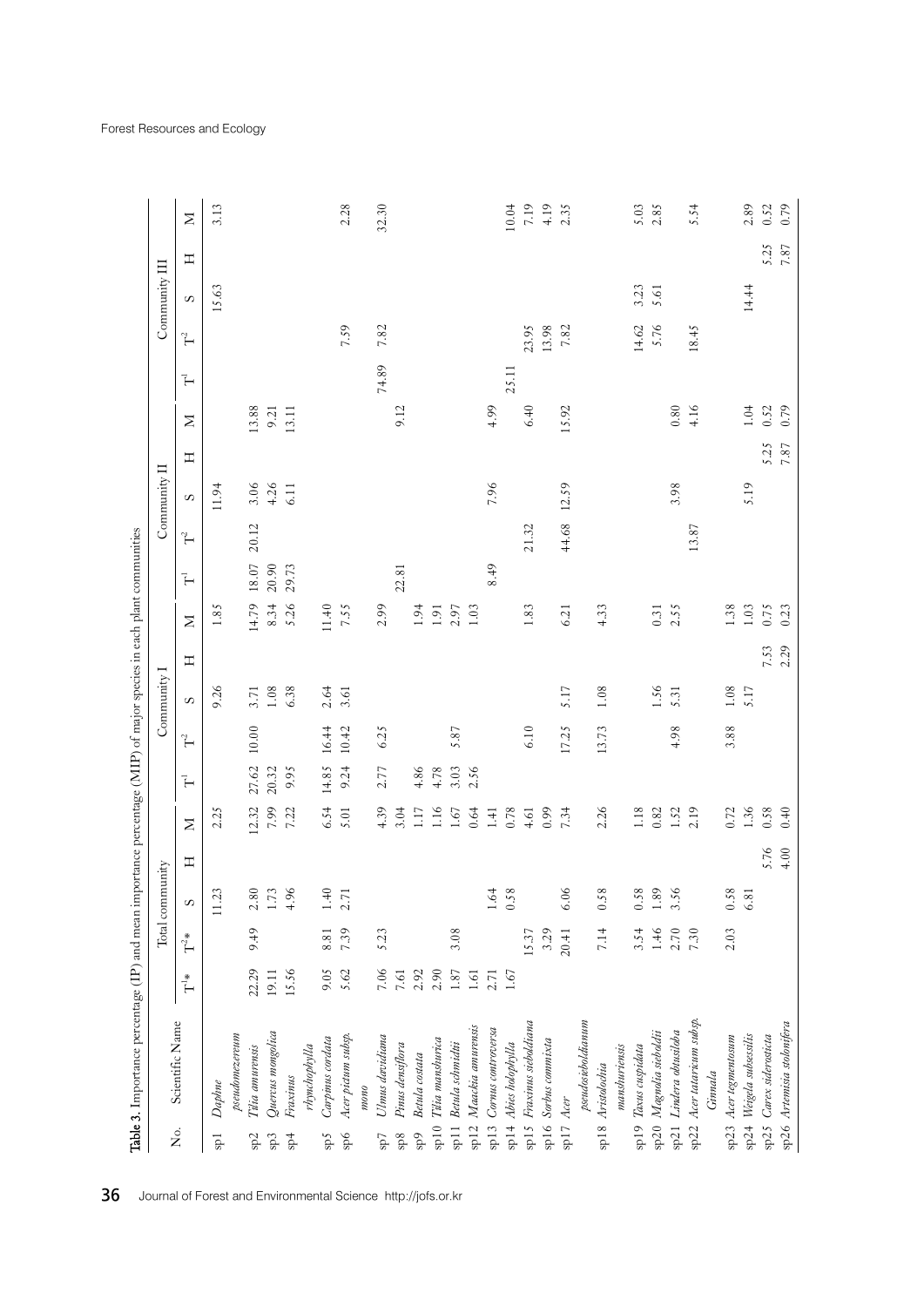|                           |                                                                                                          |                        |                       | Total community |             |                        |                    |              | Community I |             |      |      |              | Community II |             |      |        |            | Community III |             |      |
|---------------------------|----------------------------------------------------------------------------------------------------------|------------------------|-----------------------|-----------------|-------------|------------------------|--------------------|--------------|-------------|-------------|------|------|--------------|--------------|-------------|------|--------|------------|---------------|-------------|------|
| $\stackrel{\circ}{\rm Z}$ | Scientific Name                                                                                          | $\tilde{\mathsf{L}}^*$ | $T^*$                 | \$*             | $H^*$       | $\stackrel{*}{\Sigma}$ | $\vec{\mathsf{H}}$ | $\mathbb{I}$ | S           | Ξ           | Σ    | Ē    | $\mathbb{H}$ | S            | Η           | Σ    | $\Box$ | $\Gamma$ 2 | S             | Ξ           | Σ    |
|                           | sp27 Rubia akane                                                                                         |                        |                       |                 | 4.00        | 0.40                   |                    |              |             | 5.95        | 0.59 |      |              |              | 2.62        | 0.26 |        |            |               | 2.62        | 0.26 |
|                           | sp28 Dryopteris                                                                                          |                        |                       |                 | 3.29        | 0.33                   |                    |              |             | 1.83        | 0.18 |      |              |              |             |      |        |            |               | 2.62        | 0.26 |
|                           | crassirhizoma                                                                                            |                        |                       |                 |             |                        |                    |              |             |             |      |      |              |              |             |      |        |            |               |             |      |
|                           | sp29 Hepatica asiatica<br>sp30 Prunella vulgaris var.                                                    |                        |                       |                 | 2.82        | 0.28                   |                    |              |             | 4.12        | 0.41 |      |              |              | 1.97        | 0.20 |        |            |               | 1.97        | 0.20 |
|                           |                                                                                                          |                        |                       |                 | 2.59        | 0.26                   |                    |              |             | 1.83        | 0.18 |      |              |              |             |      |        |            |               | 2.62        | 0.26 |
|                           | lilacina                                                                                                 |                        |                       |                 |             |                        |                    |              |             |             |      |      |              |              |             |      |        |            |               |             |      |
|                           | sp31 Astilbe rubra                                                                                       |                        |                       |                 | 2.35        | 0.24                   |                    |              |             | 4.57        | 0.46 |      |              |              |             |      |        |            |               | 2.62        | 0.26 |
|                           |                                                                                                          |                        |                       |                 | 2.35        | 0.23                   |                    |              |             | 2.29        | 0.23 |      |              |              | 1.97        | 0.20 |        |            |               | 1.97        | 0.20 |
|                           | sp32 Polygonatum<br>odoratum var.                                                                        |                        |                       |                 |             |                        |                    |              |             |             |      |      |              |              |             |      |        |            |               |             |      |
|                           |                                                                                                          |                        |                       |                 |             |                        |                    |              |             |             |      |      |              |              |             |      |        |            |               |             |      |
|                           | pluriflorum<br>sp33 Ainsliaea acerifolia                                                                 |                        |                       |                 | 2.12        | 0.21                   |                    |              |             | 1.37        | 0.14 |      |              |              | 8.19        | 0.82 |        |            |               | 8.19        | 0.82 |
|                           |                                                                                                          |                        |                       |                 | 2.12        | 0.21                   |                    |              |             | 2.75        | 0.27 |      |              |              |             |      |        |            |               |             |      |
|                           |                                                                                                          |                        |                       |                 | 2.12        | 0.21                   |                    |              |             | 1.37        | 0.14 |      |              |              |             |      |        |            |               | 2.62        | 0.26 |
|                           |                                                                                                          |                        |                       |                 | 2.11        | 0.21                   |                    |              |             | 2.29        | 0.23 |      |              |              | 2.65        | 0.26 |        |            |               | 2.65        | 0.26 |
|                           | sp34   Cimicifuga dahurica<br>sp35   Angelica gigas<br>sp36   Clematis heradeifólia<br>sp37   Pimpinella |                        |                       |                 | 1.88        | 0.19                   |                    |              |             | 3.67        | 0.37 |      |              |              |             |      |        |            |               |             |      |
|                           | brachycapa                                                                                               |                        |                       |                 |             |                        |                    |              |             |             |      |      |              |              |             |      |        |            |               |             |      |
|                           | sp38 Veratrum oxysepalum                                                                                 |                        |                       |                 | $1.65\,$    | 0.16                   |                    |              |             | 3.20        | 0.32 |      |              |              |             |      |        |            |               |             |      |
|                           | Others                                                                                                   |                        | $0.00$ $2.76$ $52.89$ |                 | 60.87 17.49 |                        | 0.00               | 5.08         | 53.96       | 54.94 17.81 |      | 0.00 |              | 0.0044.91    | 69.47 18.32 |      | 0.00   | 0.00       | 61.09         | 58.97 18.12 |      |
|                           | Total                                                                                                    | 100                    | 100                   | 100             | 100         | 100                    | 100                | 100          | $100\,$     | 100         | 100  | 100  | 100          | 100          | 100         | 100  | 100    | 100        | 100           | 100         | 100  |

J For Environ Sci 35(1), 31-40 37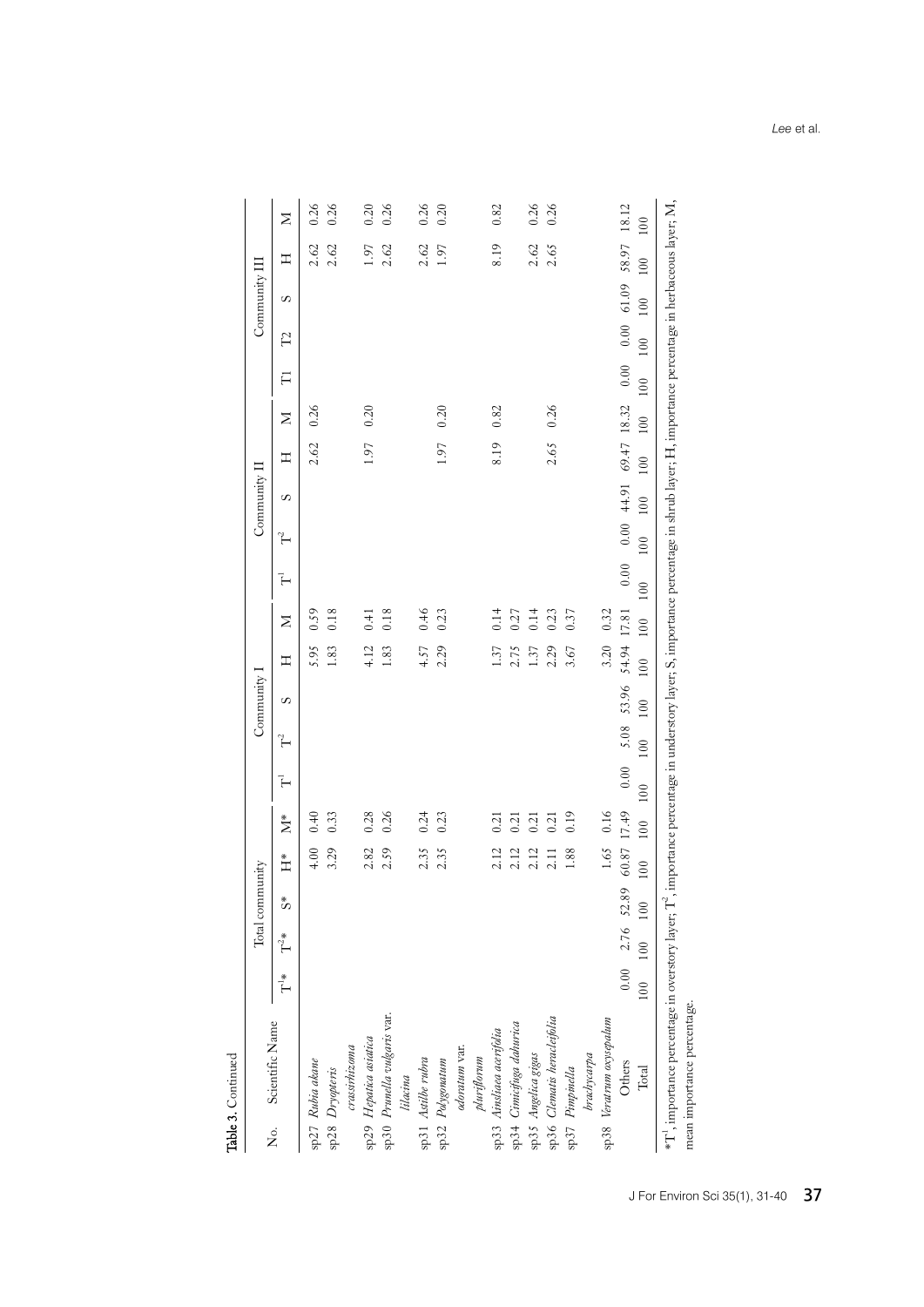#### Species diversity analysis

Table 4 presents the Shannon-Weaver species diversity index  $(H')$ , maximum  $H'$ , evenness  $(I')$ , and dominance (D) values of the plant communities observed in the habitat of *D. pseudomezereum*. The highest Shannon-Weaver species diversity index value, 1.124, was observed in Community I (*T. amurensis* and *Q. mongolica*); for Community II (*F. rhynchophylla* and *A. pseudosieboldianum*) it was 1.047; and for Community III (*U. davidiana* var. *japonica*) it was 0.932. The evenness (J') of the native habitat of *D. pseudomezereum* ranged from 0.923 to 0.953 and dominance (D) ranged from 0.047 to 0.077. Evenness indicates the degree of distribution of each species, and values close to 1 indicate a uniform number of species (Brower and Zar 1977). A dominance index exceeding 0.9 suggests one species is considered dominant; a dominance index between 0.3 and 0.7 suggests two or three species are competing for dominance; and a dominance index less than 0.3 suggests that four or more species are competing for dominance (Whittaker 1956). The mean dominance of *D. pseudomezereum* was 0.0167, typical of a vegetation structure dominated by four or more species.

### Similarity index

Analysis of the community similarity of the native habitats of *D. pseudomezereum* (Table 5) revealed that Community I (*T. amurensis* and *Q. mongolica*) and Community II (*F. rhynchophylla* and *A. pseudosieboldianum*) were 41.29 % similar, while Community I (*T. amurensis* and *Q. mongolica*) and Community III (*U. davidiana*  var. *japonica*) were 40.52 % similar. However, the similarity of Community II (*F. rhynchophylla* and *A. pseudosieboldianum*) and Community III (*U. davidiana* var. *japonica*) was 78.40%. Similarity indices suggest that communities are considered heterogeneous at less than 20% and are homogeneous when they are more than 80 % (Whittaker 1956). Overall, these similarity indices are high, considering that *D. pseudomezereum* is composed of small communities and grows with certain plants.

### Soil characteristics

Soil samples were collected from the native habitats of *D. pseudomezereum* (Table 6). Based on the grain size of the native soil of *D. pseudomezereum*, soil samples were mostly classified as loam or clay loam with silt and clay. The high levels of clay and silt indicate that the distribution of soil air (ventilation and drainage) is poor and that precipitation is high, which may adversely affect the growth environment of roots. Organic matter plays an important role in improving the physicochemical properties of soil, such as water holding capacity, air permeability, soil permeability, and soil structure change. At the same time, it is a reservoir for supplying microbial activity and supplying and storing nu-

Table 4. Species diversity indices of woody and herbaceous species in the surveyed plots

| Community | No. of species | $H'$ (shannon) | $H'$ max | (evenness) | D (dominance) |
|-----------|----------------|----------------|----------|------------|---------------|
|           | О.             | 1.124          | 1.196    | 0.939      | 0.061         |
| TT.       | 62             | 1.047          | 1.134    | 0.923      | 0.077         |
| III       | 62             | 0.923          | 0.968    | 0.953      | 0.047         |

1 Community I, *Tilia amurensis-Quercus mongolica*; Community II, *Fraxinus rhynchophylla-Acer pseudosieboldianum*; III, *Ulmus davidiana* var. *japonica*.

|                         |                        | Community $I^1$ | Community $II1$ | Community III <sup>1</sup> |
|-------------------------|------------------------|-----------------|-----------------|----------------------------|
| Similarity index $(\%)$ | Community $I^{\perp}$  |                 | 41.29           | 40.52                      |
|                         | Community $II^{\perp}$ |                 |                 | 78.40                      |

1 Community I, *Tilia amurensis-Quercus mongolica*; Community II, *Fraxinus rhynchophylla-Acer pseudosieboldianum*; III, *Ulmus davidiana* var. *japonica*.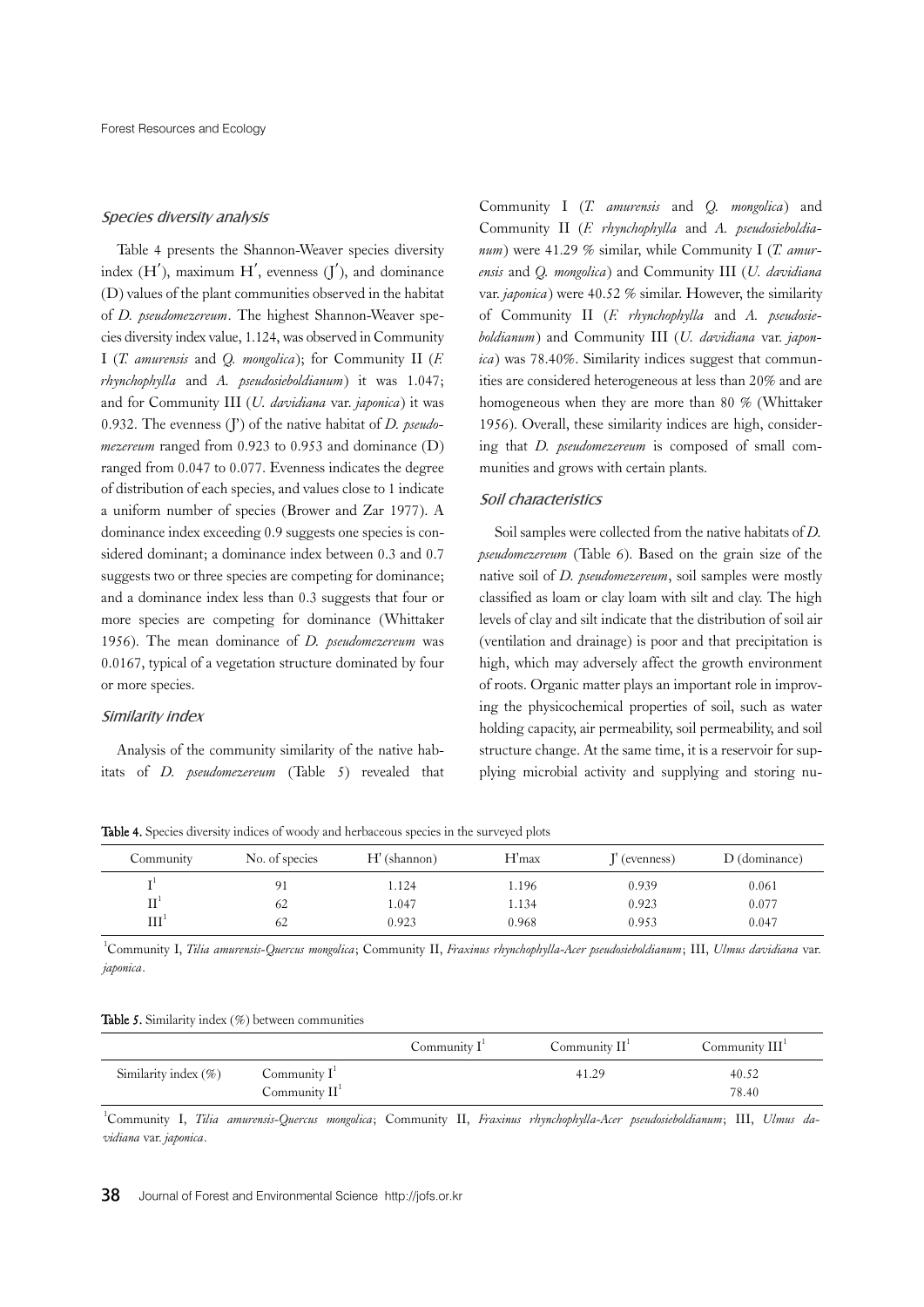|                        |        |        | Avail.   |        |         | Exchangeable               |        |            |             |                          |        |        |        | <b>Base</b> |
|------------------------|--------|--------|----------|--------|---------|----------------------------|--------|------------|-------------|--------------------------|--------|--------|--------|-------------|
| Community              | OM     | T-N    | $P_20_5$ | $K^+$  | $Ca++$  | ${Mg}^{++}$                | $Na+$  | <b>CEC</b> | pH<br>(1:5) | EC<br>(1:5)              | Sand   | Silt   | Clay   | saturation  |
|                        |        |        | (ppm)    |        |         | $\text{(cmol}^+\text{kg})$ |        |            |             |                          |        |        |        | $(\%)$      |
| $\mathbf{I}^1$<br>Mean | 13.68  | 0.47   | 29.96    | 0.41   | 20.27   | 1.73                       | 0.56   | 38.88      | 5.51        | 0.20                     | 36.53  | 35.49  | 27.54  | 68.85       |
|                        | (5.02) | (0.20) | (9.27)   | (0.13) | (5.92)  | (0.70)                     | (0.53) | (3.12)     | (0.53)      | (0.10)                   | (6.54) | (6.66) | (2.39) | (8.98)      |
| $\Pi^1$<br>Mean        | 17.14  | 0.73   | 28.30    | 0.46   | 16.33   | 2.06                       | 0.13   | 38.32      | 5.47        | 0.14                     | 38.60  | 28.56  | 32.86  | 43.97       |
|                        | (0.82) | (0.03) | (7.06)   | (0.14) | (11.37) | (1.49)                     | (0.01) | (6.31)     | (1.24)      | (0.01)                   | (1.46) | (1.24) | (0.15) | (4.90)      |
| <sup>1</sup> III Mean  | 14.09  | 0.52   | 37.77    | 0.41   | 11.12   | 1.07                       | 0.10   | 35.32      | 4.95        | 0.15                     | 34.95  | 33.52  | 31.54  | 29.85       |
|                        | (4.69) | (0.28) | (1.11)   | (0.01) | (6.26)  | (0.48)                     | (0.01) | (4.08)     | (0.54)      | (0.02)                   | (6.53) | (1.71) | (0.54) | (18.92)     |
| Total                  |        |        |          |        |         |                            |        |            |             |                          |        |        |        |             |
| community              | 14.38  | 0.52   | 31.08    | 0.42   | 17.89   | 1.67                       | 0.40   | 38.13      | 5.40        | 0.18                     | 36.62  | 33.87  | 29.23  | 51.43       |
| mean                   |        |        |          |        |         |                            |        |            |             |                          |        |        |        |             |
| Korea soil<br>mean     | 4.49   | 0.19   | 25.60    | 0.23   | 2.44    | 1.01                       | 0.22   | 12.20      | 5.48        | $\overline{\phantom{0}}$ | 37.30  | 44.80  | 17.90  |             |

Table 6. The physical and chemical properties of soils by research sites

1 Community I, *Tilia amurensis-Quercus mongolica*; Community II, *Fraxinus rhynchophylla-Acer pseudosieboldianum*; Community III, *Ulmus davidiana* var. *japonica*.

trients of plants (Byun 2006). The organic matter content of the native soil of *D. pseudomezereum* was three times higher than the average of 4.49 in Korea. Higher organic content is considered to result from relatively low human intervention and soil exchange (Kim et al. 1988).

The average effective phosphorus was 31.08 ppm, which is higher than the average of forest soil in Korea (25.60 ppm). The soil pH was 5.4, which is similar to the average forest soil in Korea. The relatively high pH of the natural soil and the high effective phosphoric acid ratio are likely due to the high organic matter content and the effect of the substitutional cation and the high ratio of clay to phosphoric acid (Son et al. 2016). The degree of base saturation is closely related to pH. In general, the higher the base saturation, the higher the fertility of the soil. Most of the soil saturation in Korea is 30 to 40 % (Byun 2006). The degree of base saturation in the native forest of *D. pseudomezereum* is higher than that of the forest soils in Korea. These results suggest that the soil fertility is high, and that there has been active accumulation of nutrients in the valleys and slopes.

### PCA Ordination analysis

PCA ordination was used to determine the associations between the environmental and soil characteristics of the individual plots and *D. pseudomezereum* habitat characteristics



Fig. 3. PCA (principal component analysis) ordination diagram. (AP, available P<sub>2</sub>O<sub>5</sub>; AL, altitude; SL, slope; CSH, coverage of shrub layer; Mg,  $Mg^{2+}$ ).

(Fig. 3), revealing that the most influential factors were magnesium content of soils, followed by effective phosphoric acid, pH, and slope. Community III was located on the right side of the axis, with high effective phosphate and elevation. Community I and Community II were associated with pH, magnesium content and slope in two axes. In the